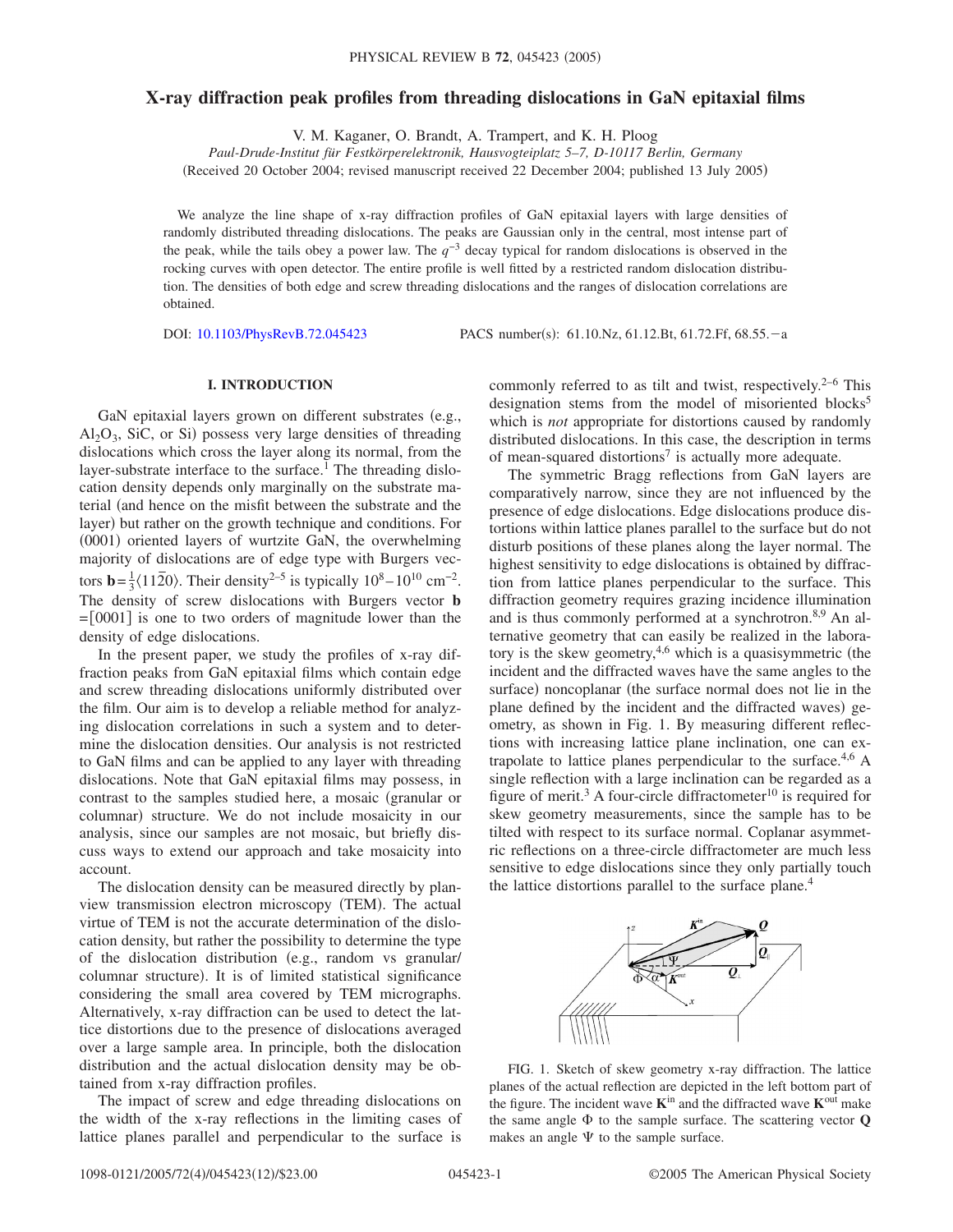The full width at half maximum (FWHM) of the diffraction peak depends not only on the dislocation density, but also on the correlations between dislocations. Furthermore, it depends on the mutual orientations of the scattering vector, dislocation line direction, and the Burgers vector direction, which have not been taken into consideration in previous diffraction studies of GaN layers. In the present paper, we analyze the entire line shape of the diffraction profiles, and particularly their tails. These tails are due to scattering in the close vicinity of the dislocation lines and are not influenced by the correlations between dislocations. They follow universal power laws and can be used to determine the dislocation density. We fit the entire diffraction peak profile to the numerical Fourier transform of the pair correlation function and simultaneously obtain dislocation densities and the range of dislocation correlations.

### **II. BACKGROUND**

X-ray diffraction is a well-established technique to analyze crystal lattice imperfections.<sup>11,12</sup> The conventional and widely used methods (also in GaN studies<sup>5</sup>) are based on a comparison of the diffraction peak widths of different reflections.13–15 They aim to separate two contributions to the peak broadening, the finite size of the crystalline domains (grains) in the sample and the nonuniform strain within each domain owing to lattice defects. The strain broadening of a diffraction peak is proportional to the length of the scattering vector, while the size effect does not depend on it. Thus, comparing the peak widths of reflections of successive orders in the so-called Williamson-Hall plot, one can separate both contributions. The separation method assumes that all peaks are Gaussian, $14,15$  or all Lorentzian.<sup>13</sup> This is certainly not true, and the methods based on the peak width give only rough, albeit instructive, estimates of the crystal perfection. A recent development<sup>16–18</sup> includes corrections for given orientations of the dislocation lines and Burgers vectors with respect to the scattering vector.

The next milestone was the Fourier analysis of the diffraction peak profile proposed by Warren and Averbach.<sup>19,20</sup> The starting point of their analysis is the average over grain orientations in powder diffraction. The corresponding integration of the scattered intensity in reciprocal space is equivalent to a one-dimensional cut of the correlation function in real space. We note that the powder diffraction literature does not use the term correlation function but refers to the Fourier coefficients of the intensity. We use the solid-state physics terminology where this quantity is commonly called the pair correlation function. In crystallography, the same function is referred to as Patterson function.

The ansatz of the Warren-Averbach analysis is the assumption that the correlation function is a product of two independent terms describing the size and the strain effects, respectively. Furthermore, it is assumed that the finite sizes of the grains give rise to a Lorentzian peak (exponential correlation function) while nonuniform strain is described by a Gaussian function. With these assumptions, the size and strain effects are separated by differentiation of the Fouriertransformed peak profile. In many cases, the latter step is not sufficiently accurate, since it has to rely on a few Fourier coefficients obtained from noisy experimental data. Balzar<sup>21,22</sup> suggested avoiding this difficulty by directly fitting the peak profile to a convolution of a Lorentzian and a Gaussian, which is the Voigt function. The experimental peak profiles are not always described by the Voigt function and various other analytical functions were suggested on a purely phenomenological basis.<sup>23,24</sup>

The assumption that nonuniform strain gives rise to a Gaussian correlation function looks plausible, taking into account the stochastic nature of this strain originating from randomly distributed lattice defects. However, Krivoglaz and Ryboshapka $12,25$  have shown that this is not true for random dislocations, which are the most common and most important source of strain. Rather, they found that the slow  $(xr^{-1})$  decay of the strain with the distance *r* from the dislocation line gives rise to a correlation function

$$
G(x) = \exp\left(-C\rho x^2 \ln \frac{L}{\xi x}\right). \tag{1}
$$

Here  $C \sim 1$  is a dimensionless factor depending on the orientations of the dislocation line and Burgers vector with respect to the  $x$  direction (an arbitrary direction along which the correlations are measured). Its dependence on the scattering vector **Q** and the Burgers vector **b** is given by  $C \propto (\mathbf{Q} \cdot \mathbf{b})^2$ . The dislocation density  $\rho$  is defined as a total length of the dislocation lines per unit volume. For straight dislocations,  $\rho$ is equal to the number of dislocations crossing the unit area of a plane perpendicular to the dislocation lines.  $\xi \sim 1$  is another dimensionless factor, for uncorrelated dislocations  $\xi = |Q \cdot b|/2\pi.$ 

For completely random and uncorrelated dislocations, *L* is the crystal size, so that formally the diffraction peak width of an infinite crystal with random uncorrelated dislocations tends to infinity.<sup>12</sup> Wilkens<sup>26-28</sup> pointed out that this divergence has the same origin as the divergence of elastic energy of a crystal with dislocations: the elastic energy is proportional to  $\mu b^2 \ln L/a$ , where  $\mu$  is the shear modulus, *b* is the length of the Burgers vector, and *a* is the lattice spacing. He suggested that the system can drastically reduce elastic energy by a very minor rearrangement in the dislocation ensemble: the positions of the dislocations remain random but their Burgers vectors are correlated, so that the total Burgers vector in a region exceeding some characteristic scale is zero. Then, the dislocations screen each other and the elastic energy, as well as the diffraction peak width, remain finite. Wilkens introduced a "restricted random distribution" of dislocations by subdividing the crystal into cells, such that the total Burgers vector in each cell is zero. He found<sup>26-28</sup> that the functional form of Eq.  $(1)$  does not change but  $L$  should be understood as a finite size of the cells. Krivoglaz *et al.*12,29 showed that the same result is valid for a broad class of correlated dislocation distributions with screening.

We note also the two-dimensional crystal as a limiting case of dislocation screening. Here the elastic energy of dislocations is to be compared with the entropic term −*TS*, where *T* is temperature and the entropy  $S = \ln(L/a)^2$  is the number of lattice sites where the dislocation can be placed.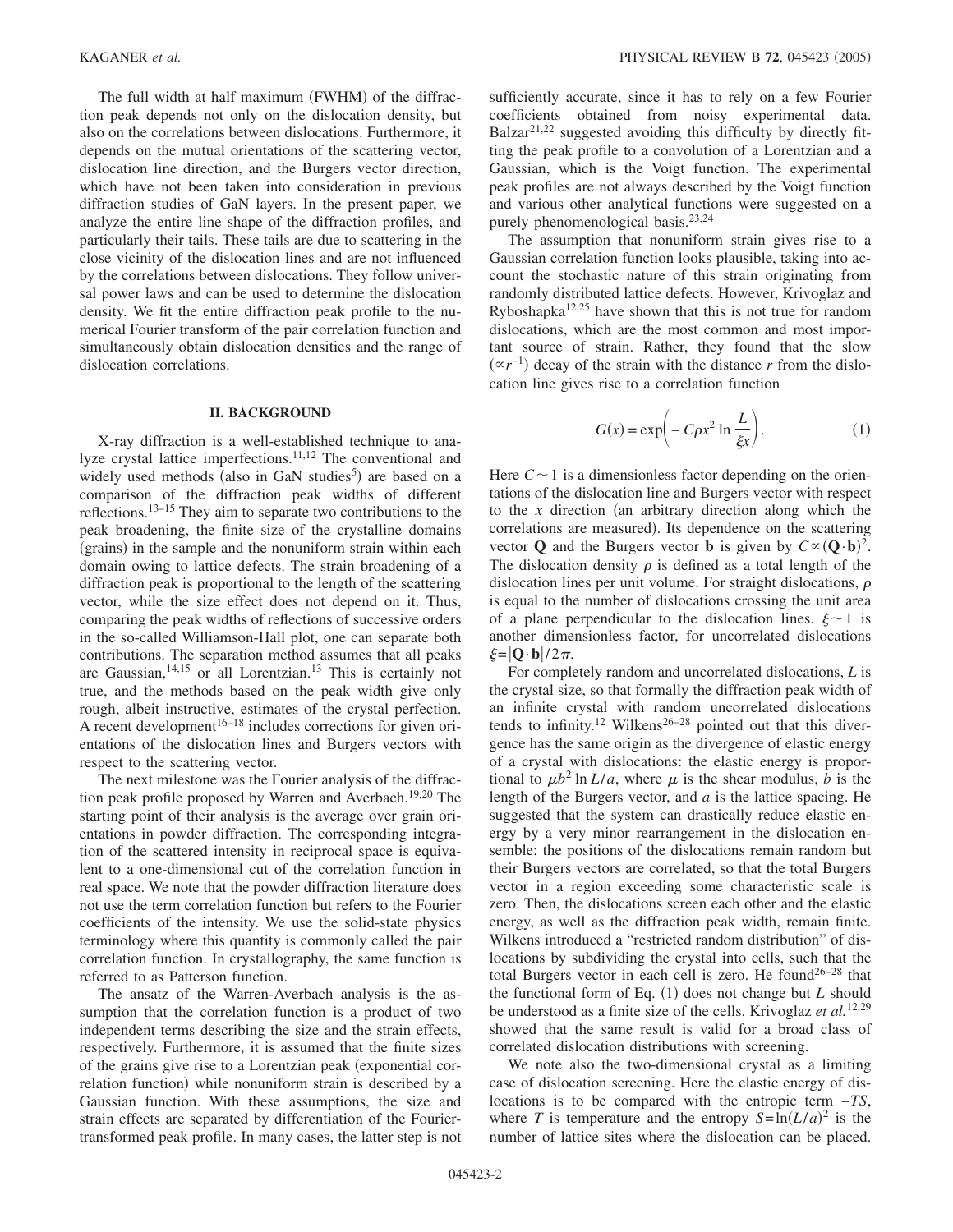Both elastic energy and entropy terms are proportional to ln *L*. As a result, above some temperature  $T_m$ , dislocations are generated by unbinding of thermally excited dislocation pairs, giving rise to the dislocation mediated melting.<sup>30,31</sup> The calculation of the correlation function in this highly correlated dislocation system $32$  shows that the logarithmic term in Eq. (1) vanishes.

Fourier transformation of the correlation function (1) yields a Gaussian shape only in the central part of the peak. The range of the Gaussian peak shape is given by a dimensionless factor

$$
M = L\sqrt{\rho} \tag{2}
$$

and increases when *M* is increased. The intensity distribution notably deviates from the Gaussian shape at the tails of the diffraction peak.

The tails of the diffraction peak due to dislocations follow a universal law  $I(q) \propto q^{-3}$ , which can be obtained from Fourier transformation of Eq.  $(1)$ .<sup>33</sup> The  $q^{-3}$  law is due to the fact that at large *q*, the scattering takes place in the strained regions close to dislocation lines, where the lattice is so strongly misoriented that the Bragg law is locally satisfied for the wave vector *q*. Calculation of the volume of these regions give the  $q^{-3}$  dependence.<sup>12,33,34</sup> The  $q^{-3}$  asymptote is very general property of the scattering from dislocation strain field, and is realized for any dislocation distribution at large enough *q*. In particular, it is valid for dislocation walls (small angle domain boundaries) at wave vectors  $q$  exceeding the inverse mean distance between dislocations in the wall.<sup>12</sup>

Groma and co-workers $33,35,36$  developed methods for the peak profile analysis based on a calculation of the restricted moments of  $I(q)$ . In particular, the second-order restricted moment  $v(q) = \int_{-q}^{q} q^2 I(q) dq$  is proportional to ln *q*, which they used to determine the mean dislocation density. Higherorder moments describe fluctuations of the dislocation density.

GaN epitaxial films comprise a well-defined system where threading dislocations are aligned perpendicular to the surface plane. The film is oriented, contrary to a powder. However, the advantage of powder diffraction, that allows one to treat the problem in terms of a one-dimensional correlation function, can be preserved by making the measurements with an open detector. These give rise to an average very similar to the powder average, Fig. 2. The intensity is integrated over directions of the outgoing beam, instead of the integration over directions of the diffraction vector. The integrations in reciprocal space give rise to cuts in real space, which are different for the two cases under consideration. The coordinate  $x$  in Eq.  $(1)$  runs along the direction of the outgoing wave in case of the oriented sample with open detector and in the direction of the diffraction vector for the case of powder diffraction. This fact introduces a geometrical correction in the orientational factor *C*. The skew diffraction geometry used for the measurements gives rise to further corrections, which are calculated below.

Our approach consists of a direct fit of the measured intensities by the numerical Fourier transformation of the correlation function (1), thus avoiding any transformation of the



FIG. 2. Scattering geometries of powder diffraction (a) and diffraction from an oriented sample with wide open detector (b). In the case of powder diffraction, both incoming and outgoing beams are collimated and the scattering angle is fixed. Different grains give rise to different orientations of the reciprocal lattice vector  $Q_0$ . Equivalently, one can fix the direction of  $\mathbf{Q}_0$  but rotate the incident and outgoing beams while keeping the angle between them fixed. This latter representation is shown in (a). Summation of intensities from differently oriented grains is the integration over a sphere shown by the broken line that can be replaced by a plane perpendicular to  $\mathbf{Q}_0$ . The position of the plane is given by the wave vector **q** parallel to  $\mathbf{Q}_0$ . In the case of an oriented sample and wide open detector, the directions of the incoming beam and of the reciprocal lattice vector  $\mathbf{Q}_0$  are fixed. The integration over directions of the outgoing beam is performed over a sphere that can be replaced by the plane perpendicular to  $\mathbf{k}^{\text{out}}$ . The position of the plane is given by the wave vector  $q$  that is now parallel to  $k^{\text{out}}$ .

experimental data. We expect that such a calculation is less influenced by the noise in the experimental data and is more reliable. As shown below, we find good agreement between measured and calculated peak profiles. From the fits, we reliably obtain both the dislocation densities and the correlation range in the restricted random dislocation distribution.

#### **III. THEORY**

The intensity of x-ray scattering from a crystal disturbed by distortion fields of lattice defects<sup>12</sup> can be represented as a Fourier transform

$$
I(\mathbf{q}) = \int G(\mathbf{r}) \exp(i\mathbf{q} \cdot \mathbf{r}) d\mathbf{r}
$$
 (3)

of the pair correlation function

$$
G(\mathbf{r}) = \langle \exp\{i\mathbf{Q} \cdot [\mathbf{U}(\mathbf{r}) - \mathbf{U}(0)]\} \rangle.
$$
 (4)

Here  $Q = K^{out} - K^{in}$  is the scattering vector  $(K^{in}$  and  $K^{out}$  are the wave vectors of the incident and scattered waves, respectively) and  $\mathbf{q} = \mathbf{Q} - \mathbf{Q}_0$  is a small deviation of  $\mathbf{Q}$  from the nearest reciprocal lattice vector  $\mathbf{Q}_0$ , so that  $q \leq Q$ .  $\mathbf{U}(\mathbf{r})$  is the sum of displacements produced by all defects of the crystal at a given point **r**. If all defects are of the same type, one can represent the total displacement as a sum  $U(r) = \sum_{R} u(r - R)$ , where  $\mathbf{u}(\mathbf{r})$  is the displacement produced at point **r** by a defect placed at origin and **R** are the positions of defects. Extension to the case of several defect types is straightforward. The angular brackets  $\langle \cdots \rangle$  denote the average over the statistics of the defect distribution. Equation (4) implies an infinite and statistically uniform sample, so that the choice of origin is arbitrary. When finite size effects are essential, as for example for misfit dislocations in epitaxial layers,  $37$  the correlation function  $G(\mathbf{r}_1, \mathbf{r}_2)$  depends on the difference of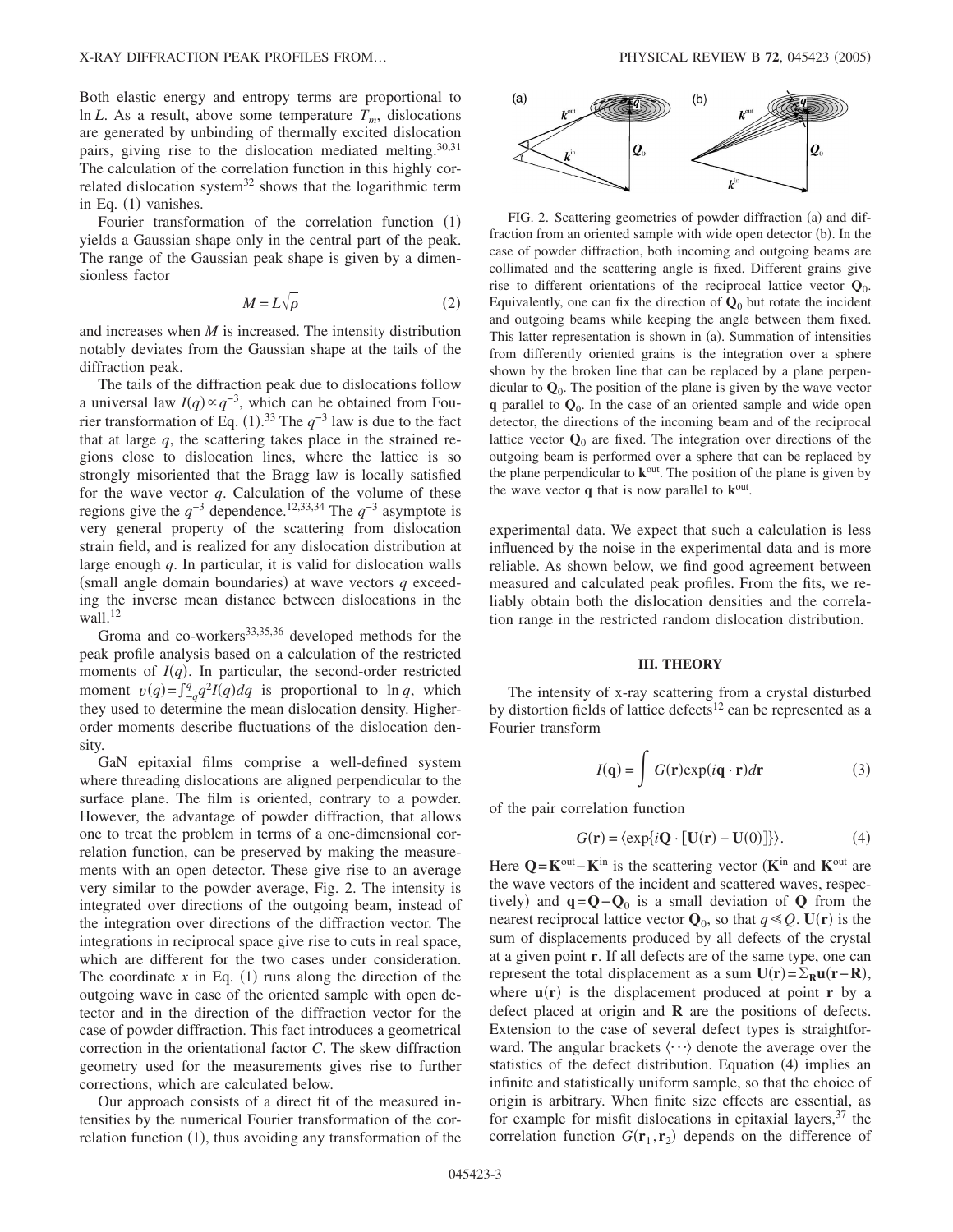displacements  $U(\mathbf{r}_1) - U(\mathbf{r}_2)$  and Eq. (3) contains the exponent exp[ $i\mathbf{q} \cdot (\mathbf{r}_1 - \mathbf{r}_2)$ ].

In the case of large dislocation densities considered in the present paper, the diffraction peaks are broad, and the correlation function (4) has to be calculated for small distances  $r = |\mathbf{r}|$ . On the other hand, the dislocation distortions decay very slowly (as  $R^{-1}$ ) and the main contribution to the correlation function is due to remote dislocations,  $R \ge r$ . Then, the difference of displacements can be expanded as Taylor series  $Q \cdot [\mathbf{u}(\mathbf{R}+\mathbf{r})-\mathbf{u}(\mathbf{R})] \approx (\mathbf{r} \cdot \nabla)[Q \cdot \mathbf{u}(\mathbf{R})] = r_i Q_j \partial u_j / \partial R_i$ . Considering dislocation positions **R** as Gaussian random variables, one can perform the statistical average as

$$
G(\mathbf{r}) = \exp\left[-\frac{\rho}{2}\int (r_i Q_j \partial u_j / \partial R_i)^2 d\mathbf{R}\right],
$$
 (5)

where  $\rho$  is the dislocation density. We note that the use of Gaussian statistics is justified only in the present case of large dislocation densities. One cannot generalize Eq. (5) as  $G(\mathbf{r}) = \exp[-\frac{1}{2}\langle \mathbf{Q} \cdot [\mathbf{U}(\mathbf{r}) - \mathbf{U}(0)]\rangle^2]$ . This latter formula fails to treat the discontinuity of the dislocation displacement by the Burgers vector **b** that arises when the medium is cut along a half-plane to introduce the dislocation. In contrast, Eq. (4) does not have a discontinuity since the product  $\mathbf{Q}_0 \cdot \mathbf{b}$ is a multiple of  $2\pi$  as a product of a lattice vector and a reciprocal lattice vector. The treatment of small dislocation densities<sup>37</sup> requires a more general approach<sup>12,25,38</sup> based on the Poisson statistics for randomly distributed defects. However, Eq. (5) is sufficient for the present paper.

The distortion field of a dislocation has a universal *R*-dependence,  $\partial u_i / \partial R_i = b \psi_{ii} / 2 \pi R$ , where *b* is the length of the Burgers vector and  $\psi_{ij}$  is a dimensionless factor of the order of unity which depends only on the azimuth  $\phi$ . Then, one obtains<sup>25</sup>

$$
G(\mathbf{r}) = \exp\left\{-C\rho r^2 \int \frac{dR}{R}\right\},\tag{6}
$$

where

$$
C = \gamma (Qb)^{2}/4\pi, \quad \gamma = \frac{1}{2\pi} \int_{0}^{2\pi} (\hat{r}_{i}\psi_{ij}\hat{Q}_{j})^{2} d\phi. \tag{7}
$$

 $C$  and  $\gamma$  are dimensionless factors of the order of unity. Here **r**ˆ and **Q**ˆ are unit vectors in the directions of **r** and **Q**, respectively. The integral in Eq. (6) is taken from  $\xi r$  (where  $\xi \sim 1$  is a dimensionless factor) to a limiting size *L*, which, for completely uncorrelated dislocations, is equal to the crystal size. Then, the integral is equal to  $\ln(L/\xi r)$ , and we arrive at Eq. (1). When the dislocations are correlated, so that the total Burgers vector averaged over a certain characteristic scale is zero, the functional form of the correlation function does not change but *L* has the meaning of that scale.<sup>12,26–29</sup>

We restrict ourselves to parallel straight dislocations and take the direction of the dislocation lines as *z* axis. Then, Eq. (3) can be written as

$$
I(\mathbf{q}) = \delta(q_z) \int G(x, y) \exp(iq_x x + iq_y y) dx dy, \qquad (8)
$$

where the delta function  $\delta(q_z)$  is due to the translational invariance in the direction of the dislocation lines. The orientational dependence of the correlation function and hence of the intensity distribution in the  $x, y$  plane is described by the factor  $\gamma$ , Eq. (7). Its angular dependence, after the average over crystallographically equivalent orientations of the Burgers vectors, is very weak, see Eqs. (18) and (19) below. Then, the study of the correlation function in one selected direction is sufficient for investigation of the dislocation density. That can be naturally done by performing measurements with a wide open detector. The intensity  $(3)$  is then to be integrated over all directions of the scattered wave **K**out. The result of this integration is very similar to the powder average. The actual part of the sphere  $|\mathbf{K}^{\text{out}}| = k$  (where *k* is the wave vector) can be replaced by the plane perpendicular to the direction of  $K<sup>out</sup>$ . Integration of the intensity (8) over this plane gives rise to a one-dimensional integral

$$
\mathcal{I}(q) = \int G(x) \exp(iqx/\cos \Phi) dx, \tag{9}
$$

where  $\Phi$  is the angle between the  $(x, y)$  plane and  $\mathbf{K}^{\text{out}}$  (see Fig. 1). It is given by  $\sin \Phi = \sin \Psi \sin \theta_B$ , where  $\Psi$  is the angle between the  $(x, y)$  plane and the scattering vector  $Q$ and  $\theta_B$  is the Bragg angle. The *x* axis is chosen along the projection of  $K<sup>out</sup>$  on the plane perpendicular to the dislocation lines. The corresponding expression for the case of powder diffraction differs only by the direction of *x*: it runs along **K**out for oriented films and along **Q** for powder diffraction. The wave vector  $q$  in Eq. (9) is the projection of  $q$  on the direction of  $\mathbf{K}^{\text{out}}$ , so that  $q = Q\omega \cos \theta_R$ , where  $\omega$  is the angular deviation from the peak center.

For the problem under consideration, the direction of  $\hat{\mathbf{r}}$  in Eq. (7) is that of the diffracted wave, so that the parameter  $\gamma$ involves a complicated combination of all components of the dislocation distortions. It contains both strain and rotation components. In particular, the tilt and twist contributions discussed in the diffraction studies of GaN films, are included. In contrast, the powder diffraction case requires calculation of the correlation function for **r**ˆ in the direction of **Q**ˆ . Denoting by  $\zeta$  the coordinate in that direction, one can say that the exponent of the correlation function (6) is obtained in the case of powder diffraction by averaging of the squared strain component  $u_{\zeta\zeta}^2$  around the dislocation.

The integration range in Eq. (9) is limited by distances smaller than  $L$ . A finite integration limit introduced in Eq.  $(9)$ leads, in a numerical evaluation of the integral, to unphysical oscillations in  $\mathcal{I}(q)$  commonly appearing in Fourier integrals taken over a rigidly limited interval. We found that an appropriate smoothing is obtained by substituting  $ln(L/\xi x)$  in Eq. (1) with  $ln[(L+\xi x)/\xi x]$  and extending the integration range to infinity. The expressions for  $\xi = \xi(Q)$  are bulky and depend on the type of correlations in dislocation positions.<sup>12,27–29</sup> We restrict ourselves to the first approximation that does not depend on the type of correlations,  $\xi = |Q \cdot b|/2\pi$ .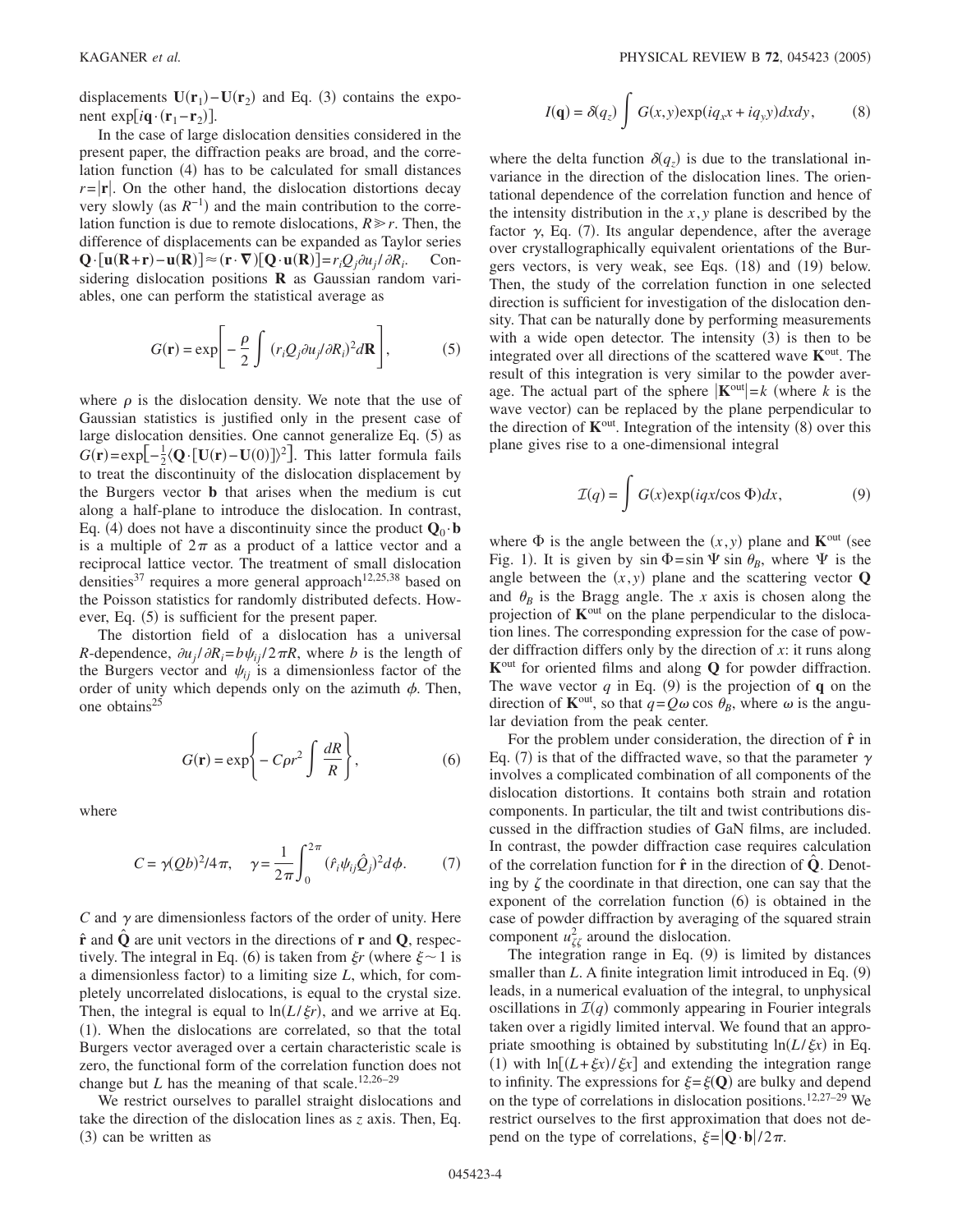

FIG. 3. Behavior of the integral (13) for different values of the parameter *R*. All curves merge at a common *q*−3 asymptote. A Gaussian peak profile is shown by the thin line for comparison.

Finally, combining the equations above, the diffracted intensity can be represented as

$$
\mathcal{I}(\omega) = \frac{\mathcal{I}_i}{\pi} \int_0^\infty \exp\left(-Ax^2 \ln \frac{B+x}{x}\right) \cos(\omega x) dx + I_{\text{background}} \tag{10}
$$

where  $\mathcal{I}_i$  is the integrated intensity of the peak. We proceed here to the angular deviation from the peak maximum  $\omega$  and add the background intensity  $I_{\text{background}}$  to provide the exact formula that is used for the fits of the experimental peaks presented below. Parameters *A* (describing the dislocation density) and  $B$  (describing the dislocation correlation range) are given by

$$
A = f \rho b^2, \quad B = gL/b. \tag{11}
$$

Here *f* and *g* are dimensionless quantities given by the diffraction geometry

$$
f = \frac{\gamma \cos^2 \Phi}{4\pi \cos^2 \theta_B}, \quad g = \frac{2\pi \cos \theta_B}{\cos \Phi \cos \Psi}.
$$
 (12)

In Eq.  $(12)$ , the expression for  $g$  is written for edge dislocations, taking into account the approximation  $\xi = |Q \cdot b|/2\pi$ . For screw dislocations, cos  $\Psi$  in this expression should be replaced by sin  $\Psi$ . The length of the Burgers vector *b* in Eq. (11) is that of the relevant Burgers vector for either edge or screw dislocations. The dimensionless product  $\rho b^2 \ll 1$  is the mean number of dislocations crossing each  $b \times b$  cell in the plane perpendicular to the dislocation lines. Equation (10) with four parameters  $A$ ,  $B$ ,  $\mathcal{I}_i$ ,  $I_{\text{background}}$  is used in Sec. V blow to fit the peak profiles and obtain the dislocation density  $\rho$  and the length *L*.

The behavior of the integral (10) is illustrated in Fig. 3 where the function

$$
I(q) = \int_0^\infty \exp\{-x^2 \ln[(R+x)/x]\} \cos(qx) dx
$$
 (13)

is numerically calculated for different values of the parameter *R*. The curves merge at a common  $q^{-3}$  asymptote that does not depend on  $R$ .<sup>12,28,33,35</sup> Then, Eq. (10) has an asympotic behavior (for  $\omega$  large in comparison with the peak width)

$$
\mathcal{I}(\omega) = A \frac{\mathcal{I}_i}{\omega^3} + I_{\text{background}}.\tag{14}
$$

Figure  $3$  also shows that the asymptote  $(14)$  is reached quite close to the peak center for  $R \sim 1$ , while for  $R \ge 1$  the central part of the peak is Gaussian and the angular range where the Gaussian approximation is valid increases with increasing *R*. The FWHM of the calculated peaks increases with increasing *R* and can be approximated by

$$
\Delta q \approx 2.4 + \ln R. \tag{15}
$$

Groma<sup>33</sup> suggested to use the second restricted moment of the intensity distribution

$$
v_2(\omega) = \int_{-\omega}^{\omega} \varpi^2 [\mathcal{I}(\varpi) - I_{\text{background}}] d\varpi \qquad (16)
$$

to obtain the dislocation density from the asymptotic behavior (14). Note that the integral (16) diverges, when taken in infinite limits. One finds, by substituting Eq. (14) into Eq.  $(16)$ , that

$$
v_2(\omega) = 2\mathcal{I}_i A \ln \omega + \text{const.} \tag{17}
$$

It remains to calculate the orientational factor  $C$  [Eq.  $(7)$ ]. In the case of powder diffraction,  $26-28$  the vector **r** is directed along the projection  $Q_1$  of the scattering vector  $Q_2$  on the  $(x, y)$  plane. In our case, the vector **r** is directed along the projection of  $K<sup>out</sup>$  on the  $(x, y)$  plane and makes an angle  $\alpha$ with the vector  $Q_{\perp}$ , see Fig. 1. This angle is given by cos  $\alpha$ =sin  $\theta_B$  cos  $\Psi$ /cos  $\Phi$ . When evaluating the integral (7) for edge dislocations, we average  $\gamma$  over possible orientations of the Burgers vector in a hexagonal lattice (the dislocation lines are taken along the sixfold axis) and obtain

$$
\gamma_e = \frac{9 - 8\nu + 8\nu^2 - 2(3 - 4\nu)\cos^2\alpha}{16(1 - \nu)^2}\cos^2\Psi,\qquad(18)
$$

where  $\nu$  is the Poisson ratio.  $\gamma_e$  depends only weakly on  $\alpha$ . Taking  $\nu = 0.2$  for hexagonal GaN, one can approximate  $\gamma_e$  $\approx 0.7 \cos^2 \Psi$  in the whole range of reasonable angles  $\alpha$ . The calculation for screw dislocations gives

$$
\gamma_s = \frac{1}{2}\sin^2\Psi.
$$
 (19)

Two limiting cases are of interest: a symmetric Bragg reflection to study screw dislocations and a grazing incidence/grazing exit reflection as an extreme case of a highly asymmetric skew geometry. For a symmetric Bragg reflection,  $\Psi = \pi/2$  and  $\Phi = \theta_B$ . Then, we obtain  $f = 1/8 \pi$  and, for screw dislocations,  $g=2\pi$ . The grazing incidence/grazing exit geometry is the limit  $\Phi = \Psi = 0$ , so that *f*  $=\gamma/(4\pi\cos^2\theta_B)$  and, for edge dislocations,  $g=2\pi\cos\theta_B$ .

The finite thickness  $T$  of the epitaxial layer (with threading dislocations perpendicular to the layer plane) can be taken into account by making the Warren-Averbach ansatz<sup>19</sup>

$$
G(x) = G_d(x)G_s(x),\tag{20}
$$

where  $G_d(x)$  is the correlation function considered above. The correlation function describing finite size effects can be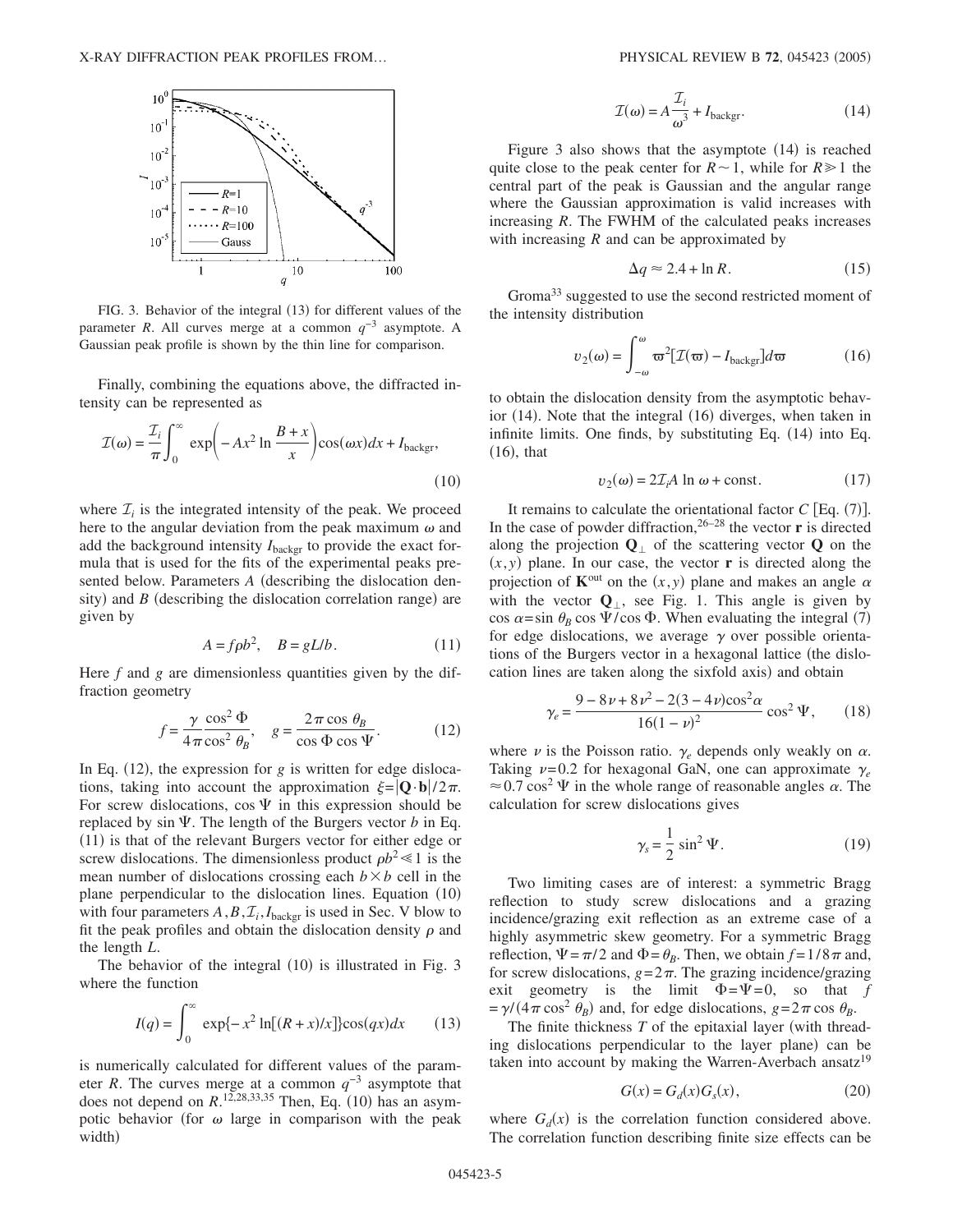written as  $G_s(x) = \exp(-x/T)$ . Its Fourier transformation is a Lorentzian that is expected from the finite slit function  $[\sin(qT/2)/(qT/2)]^2$  after averaging over thickness variations. We note that, in asymmetric reflections, Eq. (9) gives rise to the effective thickness  $T/\cos \Phi$  along the direction of the diffracted wave. The finite size correction (20) does not complicate the calculation of the intensity by numerical integration of Eq. (9). If the resolution of the experiment cannot be neglected in comparison with the peak width, the correlation function (20) is to be multiplied with the realspace resolution function  $\mathcal{R}(x)$ , which also does not lead to additional complications of the numerical integration.

# **IV. EXPERIMENT**

The GaN layers investigated here were grown on 6H -SiC(0001) by plasma-assisted molecular beam epitaxy (PAMBE). The two PAMBE systems employed are equipped with a solid-source effusion cell for Ga and a radiofrequency nitrogen plasma source for producing active N. Both systems have a base pressure of  $5 \times 10^{-11}$  Torr. We use  $6N N<sub>2</sub>$  gas as a precursor which is further purified to 5 ppb by a getter filter. H<sub>2</sub>-etched  $6H-SiC(0001)$  wafers produced by Cree™ were used as substrates.39 An *in situ* Ga flash-off procedure was performed in order to remove residual suboxides from the SiC substrate surface prior to growth.<sup>39</sup> The temperatures were calibrated by visual observation of the melting point of Al  $(660 °C)$  attached to the substrate.

Sample 1 was grown under Ga-stable conditions with a substrate temperature of 740 °C. The growth rate employed was 140 nm/h, and the film was grown to a final thickness of 340 nm. Under these growth conditions, we observed an entirely streaky,  $(1 \times 1)$  RHEED pattern throughout growth except for the initial nucleation stage. The surface morphology of the film as observed by atomic force microscopy (AFM) exhibits clearly resolved monatomic steps. The root-meansquare roughness amounts to 0.3 nm over an area of 1  $\times$  1  $\mu$ m. Samples grown under these conditions typically exhibit a narrow symmetric reflection, suggesting a low density of screw dislocations. In contrast, sample 2 was grown under near-stoichiometric conditions with a substrate temperature of 780 °C. The growth rate employed was 445 nm/h and the total thickness of the film amounts to 1660 nm. After the initial 100 nm of GaN growth, a 10-nm-thick AlN film was deposited prior to overgrowth by GaN. The RHEED pattern exhibited a superposition of streaks and V-shaped chevrons indicative of facetting. Indeed, the AFM micrographs of this sample showed the characteristic plateau-valley morphology of GaN films grown with insufficient Ga flux. Compared to films grown under the same conditions as sample 1, films grown under these conditions exhibit narrower asymmetric reflections, indicating a reduction of the edge dislocation density.

X-ray measurements were performed with a Philips X'Pert PRO™ four-circle triple-axis diffractometer equipped with a  $CuK_{\alpha1}$  source in the focus of a multilayer x-ray mirror and a Ge(022) hybrid monochromator. The detector was kept wide open and at fixed position  $2\theta_B$ , leading to an angular



FIG. 4. The rocking curve with open detector (black line) and rocking curve with the analyzer crystal (gray line) recorded in skew geometry across the 10.5 reflection of sample 1. An asymmetric 044 reflection from a perfect Si crystal (broken line) is shown as a measure of the resolution. The intensities from the GaN layer are presented in counts per second, the  $Si(044)$  signal is scaled appropriately. The right panel shows the same peaks in log-log scale.

acceptance of 1°. Additional measurements ( $\omega$  and  $\theta - 2\theta$ scans) were performed with a three-bounce Ge(022) analyzer. All asymmetric rocking curves were recorded in skew geometry.4,6 Symmetric and asymmetric rocking curves of substrate reflections were found to have a width close to the instrumental resolution, which shows that substrate mosaicity as well as strain-induced bending (which is significant for very thick films) can be neglected in the present work. We denote the GaN reflections in the form *hk*.*l* which is equivalent to the four-index notation *hkil* for hexagonal crystals with  $h+k+i=0$ .

## **V. RESULTS**

## **A. X-ray diffraction**

Figure 4 compares a rocking curve measured with open detector (acceptance 1°) and a rocking curve ( $\omega$  scan) measured with an analyzer across the 10.5 reflection for the same GaN film (sample 1). The comparison with the 044 rocking curve from a perfect Si crystal shows that the GaN peak broadening due to instrumental resolution can be neglected. The log-log plots (right column) show that the tails of the intensity distributions follow the asymptotic power laws expected for scattering from dislocations. The  $I \propto q^{-3}$  law is observed for measurements with the open detector. In the case of a collimated diffracted beam, there is one integration less in *q* space which gives rise to the  $I \propto q^{-4}$  law. The comparison of the profiles obtained with an open detector and with a collimator shows that they contain the same information about lattice distortions in the film. The rocking curve measurements with open detector have, however, both experimental and theoretical advantages. The experimental advantage is a two orders of magnitude higher intensity (the intensities are plotted in Fig. 4 in counts per second). The analysis of the rocking curve is also more simple since the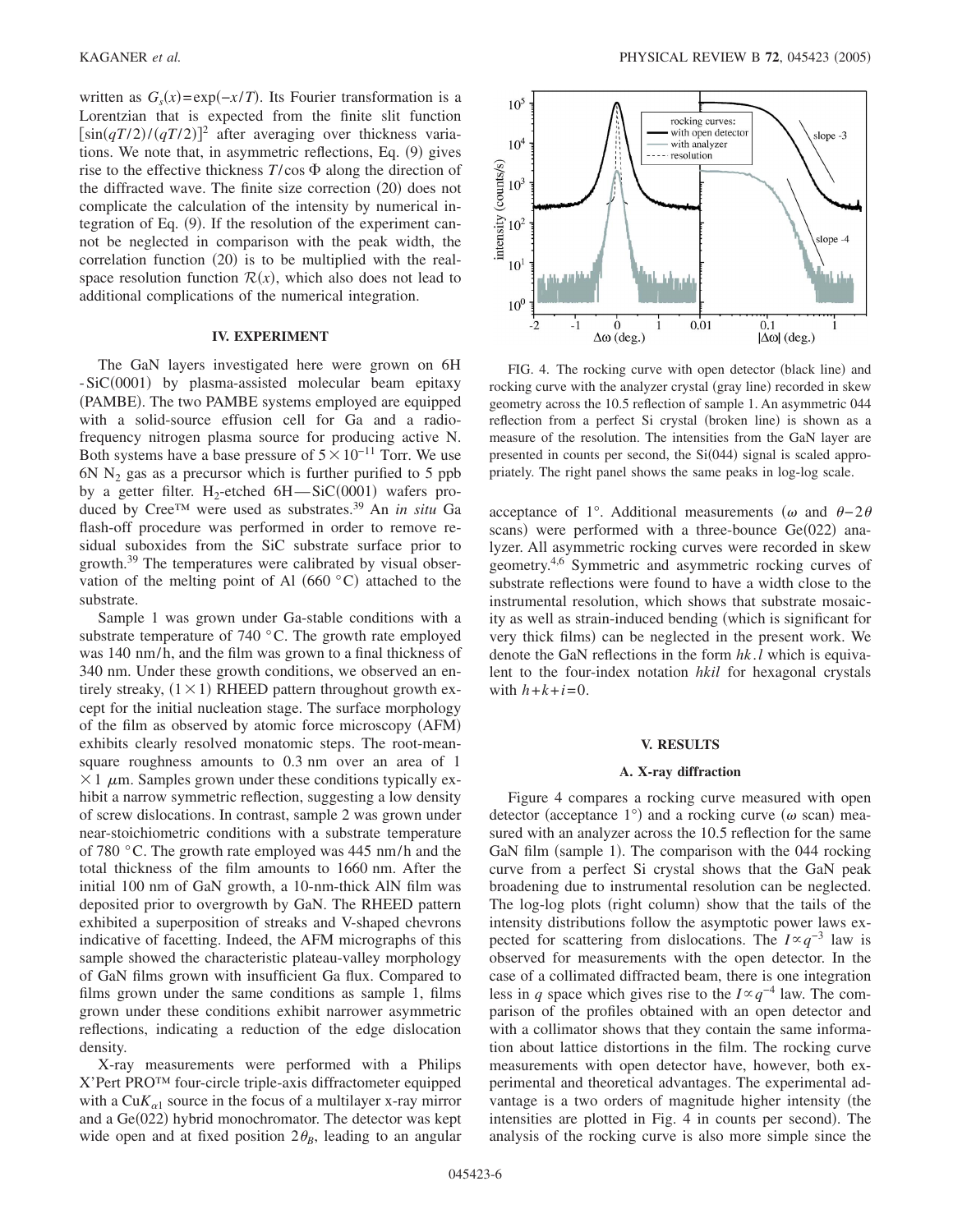

FIG. 5. Rocking curves with open detector from sample 1 obtained in skew geometry for different reflections as indicated in the figure. The profiles are shown in logarithmic (a) and log-log (b) scales. The experimental data are shown by gray lines. The full black lines are fits of the intensity by Eq. (10). The dotted lines for the 10.1 profile show a Gaussian profile.

intensity distribution is described by the one-dimensional integral (9), while the analysis of the scans with the analyzer requires the two-dimensional integration (8) of the correlation function. Therefore, we restrict ourselves to the analysis of the rocking curves with open detector.

Figure 5 presents skew-geometry rocking curves for various reflections from sample 1. Several conclusions can be drawn just from a direct inspection of the peak profiles. First, the line shapes are far from being Gaussian at the tails of the intensity distribution: see the comparison of the 10.1 profile with a Gaussian fit [dotted lines in Figs.  $5(a)$  and  $5(b)$ ]. When the dynamic range is larger than two orders of magnitude, it is evident that the tails of the asymmetric profiles rather follow the  $q^{-3}$  law. For relatively weak reflections (e.g., 10.4 or 20.4), the  $-3$  exponent is not reached. Thus, the profiles obey the behavior typical for a random dislocation distribution. In the following, we analyze them quantitatively to obtain the characteristics of the dislocation ensemble.

The solid lines in Figs.  $5(a)$  and  $5(b)$  are the fits of the measured profiles by Eq. (10). One can see that the peak profiles are adequately described. In Fig. 6, we plot the fit parameters *A* and *B* as functions of *f* and *g*, respectively, since according to Eq. (11) both dependencies are expected



FIG. 6. Parameters *A* and *B* obtained from the fits of the experimental profiles by Eq. (10). Samples 1 and 2 are denoted by full and open symbols, respectively.

to be linear. Figure  $6(a)$  can be considered as a refined version of the Williamson-Hall plot. The linear fit of the data in Fig. 6 crosses the axis of the ordinates at a small but nonzero value of *A*, which indicates that, in addition to threading dislocations, there is an additional source of peak broadening, namely, size broadening. This effect is smaller for sample 2. From the slopes of the straight lines in Fig.  $6(a)$ , we obtain  $\rho_e b_e^2 = A/f = 6.3 \times 10^{-5}$  and  $4.5 \times 10^{-5}$  for samples 1 and 2, respectively, where  $b_e = 0.32$  nm is the length of the Burgers vector of edge dislocations. This result yields a density of edge threading dislocations  $\rho_e$ =6.1 × 10<sup>10</sup> cm<sup>-2</sup> for sample 1 and  $4.4 \times 10^{10}$  cm<sup>-2</sup> for sample 2. The <u>mean</u> distances between edge dislocations are  $r_d = 1/\sqrt{\rho_e} = 40$  nm (sample 1) and 47 nm (sample 2). From the slopes of the lines in Fig. 6(b), we obtain  $L/b_e = B/g = 230$  and 260, which give the characteristic lengths of the dislocation correlations *L*= 74 and 83 nm, respectively. The dimensionless parameter characterizing the dislocation correlations<sup>28</sup> possesses the values  $M = L/r_d = 1.85$  for sample 1 and 1.75 for sample 2.

The fits presented in Figs. 5 and 6 are obtained by a nonlinear least squares fit minimizing the difference  $I_{obs}$ −*I*calc between measured and calculated intensities. We also performed fits that minimize the difference log *I*<sub>obs</sub>−log *I*<sub>calc</sub>, thus providing more weight on the peak tails. These fits give a better agreement between measured and fitted curves in the low-intensity part of the curve and a worse agreement near the peak maximum. They result in somewhat smaller values of *A* and larger values of *B*. We take the difference between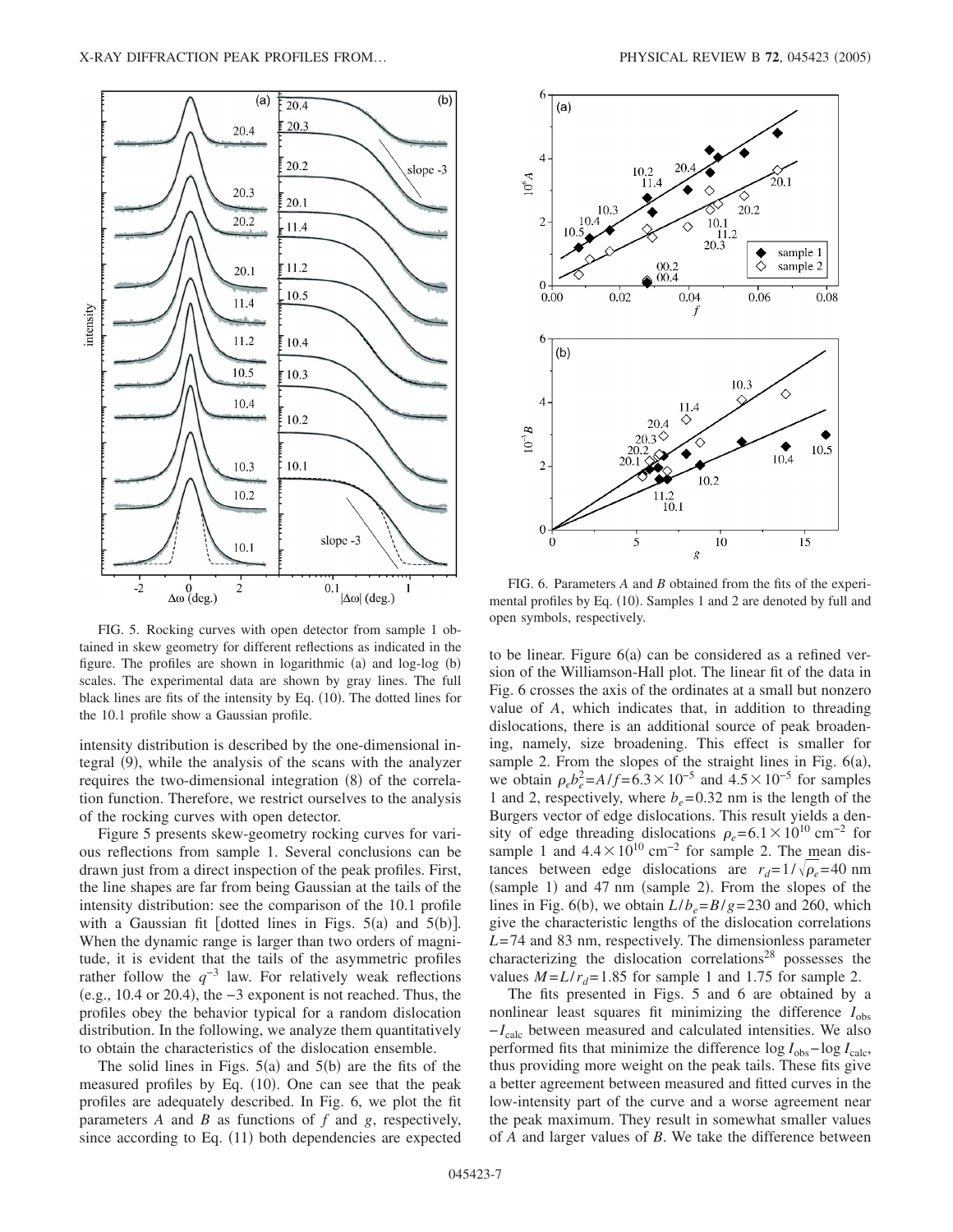|          | Thickness<br>(nm) | $\rho_e$ (10 <sup>10</sup> cm <sup>-2</sup> ) |               | $\rho_s$ (10 <sup>10</sup> cm <sup>-2</sup> ) |               | $M = L \sqrt{\rho}$ |               |
|----------|-------------------|-----------------------------------------------|---------------|-----------------------------------------------|---------------|---------------------|---------------|
|          |                   | X ray                                         | TEM           | X ray                                         | TEM           | Edge                | Screw         |
| Sample 1 | 340               | $5.0 \pm 1.0$                                 | $3.0 \pm 0.5$ | $0.9 \pm 0.3$                                 |               | $2.4 \pm 0.5$       | $1.0 \pm 0.3$ |
| Sample 2 | 1660              | $3.7 \pm 0.5$                                 | $2.0 \pm 0.5$ | $1.7 \pm 0.2$                                 | $1.2 \pm 0.2$ | $2.7 \pm 1.0$       | $1.0 \pm 0.3$ |

TABLE I. Edge and screw dislocation densities and correlation parameters determined by x-ray diffraction and TEM.

these two types of fits as a measure of an error in the dislocation density determination from the x-ray diffraction peak profile. The mean values and estimated errors are presented in Table I.

We also fitted the profiles with Eqs.  $(14)$  and  $(17)$ , which require less computational efforts. These fits give slightly larger values for parameter A (dislocation density) and are not able to give parameter *B* for dislocation correlations.

The symmetric x-ray diffraction profiles shown in Fig. 7 are narrow compared to the asymmetric reflections. Furthermore, the profiles of samples 1 and 2 are qualitatively different. In sample 1, the intensity distributions obey a  $q^{-2}$  law in the intermediate range of angular deviations (and intensities) that is followed by an even lower exponent for large deviations (and very low intensities). In sample 2, the intensity distributions are close to the *q*−3 law.

Edge threading dislocations with dislocation lines normal to the surface and Burgers vectors in the surface plane, which are the main source of the peak broadening in asymmetric reflections, do not distort the planes parallel to the surface. They do thus not contribute to diffraction in the



FIG. 7. Symmetric 00.2 and 00.4 x-ray diffraction profiles from samples 1 and 2. The profiles are shown in logarithmic (a) and log-log (b) scales.

symmetric reflections. The *q*−2 law for the 00.2 and 00.4 peaks of sample 1 points to the finite thickness of the epitaxial layer as the main source of the broadening. The slow intensity decay at the far tails of the peaks has another origin. A plausible source of this slow decay is thermal diffuse scattering. Albeit weak, it exhibits a slow decay and becomes visible at large *q*, since scattering from defects decays faster.40,41 We did not investigate this part of the symmetric reflections further since we suppose that it is not related to threading dislocations which are the topic of the present study. The profiles of sample 2, which is three times thicker than sample 1, obey the  $q^{-3}$  law indicating that the broadening is primarily by dislocations.

The solid lines in Fig. 7 are the fits of the experimental curves to Eq. (20), where the different thicknesses of the layers are explicitly taken into account. We indeed obtain the *q*<sup>−2</sup> intensity decay on the tails of the peak for sample 1 and the  $q^{-3}$  decay for sample 2. From the fit parameters, we obtain  $\rho_s b_s^2 = A/f = 2.4 \times 10^{-6}$  and  $4.5 \times 10^{-6}$  for samples 1 and 2, respectively, where  $b_s = 0.52$  nm is the length of the Burgers vector of screw dislocations. This result yields the screw threading dislocations densities of  $\rho_s$ =9×10<sup>8</sup> cm<sup>-2</sup> for sample 1 and  $1.7\times10^9$  cm<sup>-2</sup> for sample 2. From the values of the parameter *B* we obtain  $L/b_s = B/g = 650$  and 440, which result in characteristic lengths of the dislocation correlations *L*= 340 nm and 230 nm for sample 1 and 2, respectively. The parameter *M* is close to 1 for both samples. Note, however, that screw dislocations are not the only source of the peak broadening in symmetric reflections (see discussion below in Sec. VI).

The samples under investigation certainly contain misfit dislocations at the film-substrate interface, that release the misfit of 3.4% between GaN and SiC. To estimate the effect of misfit dislocations on the diffraction peaks, we have performed  $\theta - 2\theta$  scans across the symmetric reflection 00.2, see Fig. 8. Such a scan is along the direction of threading dislocation lines and hence is insensitive to threading dislocations [see Eq. (8)]. The broadening of the  $\theta - 2\theta$  diffraction curve over the ideal curve given by the dynamical diffraction width and the film thickness) can be attributed to misfit dislocations. Misfit dislocations give rise to comparable broadenings in both  $\theta - 2\theta$  and  $\omega$  scans.<sup>37</sup> In particular, in the case of pure edge misfit dislocations, as those found at the GaN/SiC interface, the ratio of the widths in these two scans is approximately 0.6:1. Hence, from the effect of misfit dislocations on the  $\theta - 2\theta$  curve we can estimate their effect to all other curves considered above.

Figure 8 shows that the  $\theta - 2\theta$  curves are much more narrow than the rocking curves obtained either with an open detector or with an analyzer. Moreover, comparison with the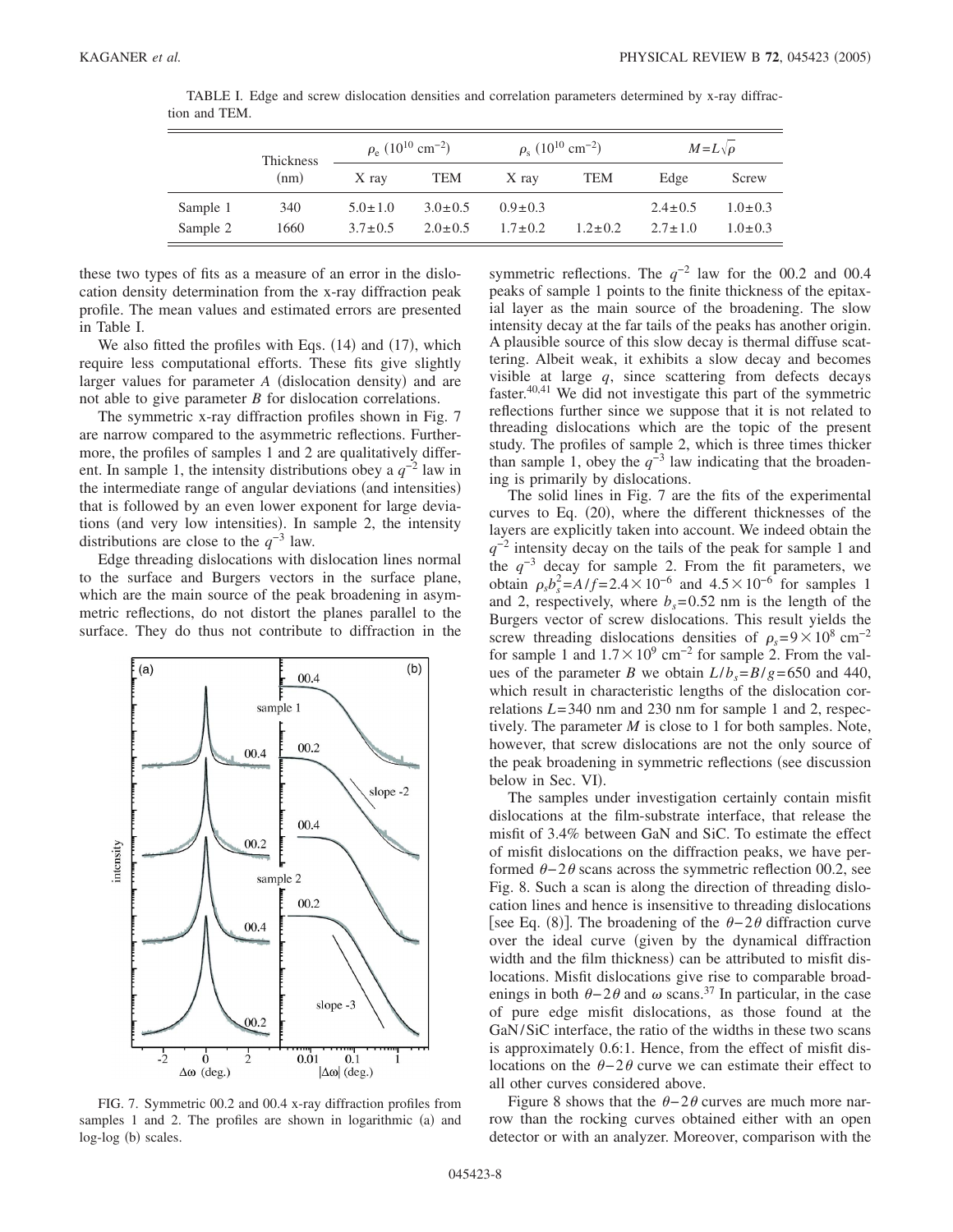

FIG. 8. Diffraction curves of samples 1 and 2 in the symmetric reflection 00.2. The rocking curves (obtained with open detector and with analyzer) are compared with  $\theta - 2\theta$  scans. The bottom curves are simulations of the  $\theta - 2\theta$  scans for ideal (dislocation free) films.

curves simulated for ideal layers show that the widths of the  $\theta$ −2 $\theta$  curves in both samples are mainly due to the finite thickness of the layer. Sample 1 is thinner and gives rise to a FWHM of 54", while the ideal width is 50". The thickness intensity oscillations are seen in both measured and simulated curves. The peak width for the thicker sample  $2$  is  $40''$ , as compared with the ideal width of 31". The oscillations on both measured and simulated curves are due to the intermediate 10 nm thick AlN layer. Such a small effect of misfit dislocations on peak widths is an indication of strong ordering of the dislocations.<sup>37</sup> We estimate the effect of misfit dislocations on the rocking curve widths as at most  $30''$ , to be compared with their typical width of 0.2°. Therefore, the effect of misfit dislocations on the peaks investigated above can be neglected.

# **B. TEM**

TEM is the method of choice to directly determine the character of dislocations and their distribution in thin films. The  $g \cdot b$  criterion in TEM is generally applied for the twobeam condition to evaluate the alignment of the strain field of the dislocation with Burgers vector **b** with respect to the diffraction vector **g** producing the image contrast. This criterion is strictly correct for screw dislocations and for edge dislocations only if their line direction **l** and Burgers vector are in the imaging plane, i.e., if  $\mathbf{g} \cdot (\mathbf{b} \times \mathbf{l})$  is considered. In



FIG. 9. Cross-sectional (a) and plan-view (b) TEM images of sample 2. The outcrops of screw dislocations are marked in (b) by arrows.

the present case of GaN(0001) films it is well established that three types of threading dislocations exist, having Burgers vectors  $\frac{1}{3}$  $(11\overline{2}0)$ ,  $(0001)$ , and  $\frac{1}{3}$  $(11\overline{2}3)$  representing edge, screw and mixed dislocations, respectively, under the assumption that the dislocations lines lie parallel to the *c* axis. Mixed dislocations are not observed in our samples.

In order to identify the Burgers vector, two images have to be recorded with **g** parallel and perpendicular to the *c* axis. The screw dislocations are thus imaged if  $g=[0002]$ , an example of which is shown in Fig.  $9(a)$  for sample 2. From this image, we can directly measure the dislocation density if we know the TEM specimen thickness that is determined by tilting the interface from the end-on to a well-defined inclined position. Edge dislocations appear in the crosssectional images if **g** is perpendicular to the *c* axis, e.g., if  $g = [1120]$ , and we are then able to measure their density in the same way. Furthermore, plan-view TEM imaging is applied to complement the measurement of the dislocation density. Figure 9(b) shows a plan-view TEM image of sample 2, where the specimen is tilted a few degrees off the  $[0001]$ zone axis to obtain two-beam conditions with  $g=[1120]$  in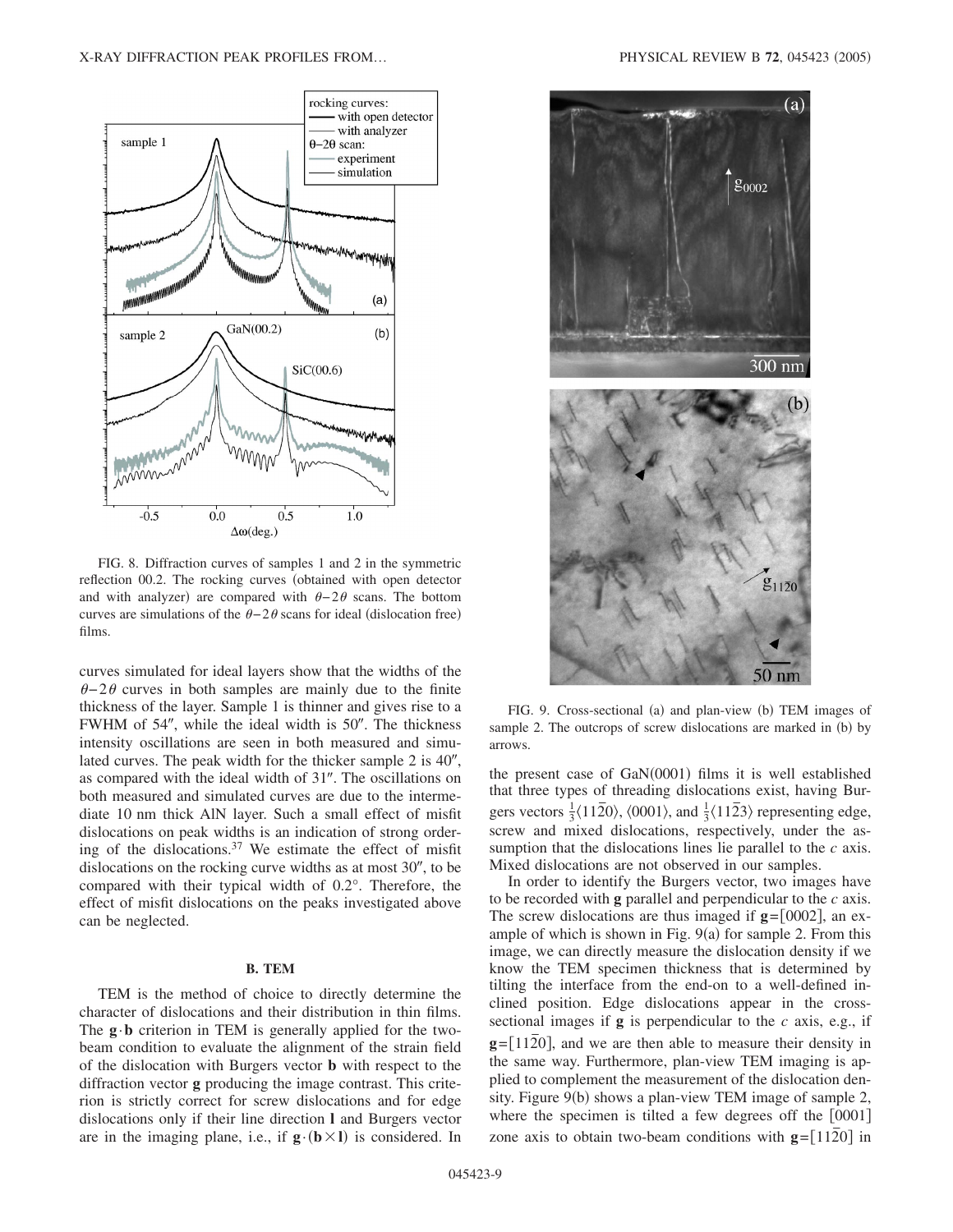order to bring the edge dislocations in contrast. The edge threading dislocations are extended along the film normal and homogeneously distributed. It is remarkable that screw dislocations can be identified as well (marked by arrows), although the contrast should vanish because of  $g \cdot b = 0$ . However, this specific contrast is produced due to strain relaxation of the screw dislocation at the free surfaces varying locally the lattice plane distortions created by the strain field. Table I compares the densities of edge and screw dislocations obtained from the x-ray diffraction and TEM measurements, revealing that the density of edge dislocations is in fact slightly higher in sample 1 compared to sample 2. The screw dislocation density in sample 1 is too low for reliable TEM determination. Some of the screw dislocations are seen as hexagonal pits in AFM micrographs. A lower limit of 5  $\times$ 10<sup>7</sup> cm<sup>-2</sup> is thus obtained for the screw dislocation density in sample 1.

#### **VI. DISCUSSION**

We have analyzed the profiles of x-ray diffraction peaks in the intensity range down to four orders of magnitude below the peak maximum. We have found that the correlation function (1) with only two fit parameters well describes the whole peak profile. To our knowledge, our work is the first attempt to describe the entire peak profile from randomly distributed dislocations, although Eq. (1) was derived a long time ago.<sup>12,25–28</sup> Recent works on the peak profile analysis in powder diffraction<sup>33,35,36</sup> used the  $q^{-3}$  asymptote in an indirect way, by calculating the restricted moments of the intensity distribution. However, the screening range in a restricted random dislocation distribution cannot be obtained from the asymptotic part of the peak. Our fit of the whole peak profile provides both parameters of the dislocation distribution, the dislocation density and the screening range. The numerical calculation of the peak profile involves just a onedimensional Fourier integral (10) which can be computed quickly.

Use of the  $q^{-3}$  asymptote is a most reliable way for the determination of the dislocation density, since it is due to scattering from the regions close to each dislocation line and thus is not influenced by the correlations between dislocations. As alternatives to the use of the correlation function (1), one can use the second-order restricted moment of the intensity distribution<sup>33,35,36</sup> or the asymptotic law  $(14)$ . We tried both and found dislocation densities in good agreement with the values obtained by the peak profile fit.

We have shown that the measurements with open detector and with an analyzer crystal provide essentially the same information on the dislocation density and correlations. The advantage of the measurements with an open detector consists in the reduction of the calculations to a one-dimensional integral (10). These measurements also provide higher intensities (albeit with the same dynamic range of intensities). In more complicated situations, if the threading dislocations are just one of several sources of the peak broadening, measurements with analyzer may be more useful.

The asymptotic part of the intensity distribution was not involved up to now in x-ray diffraction studies of GaN films.



FIG. 10. FWHM of the rocking curves as a function of inclination angle  $\Psi$  for the two GaN films. The symbols are experimental data and the lines are fits to them.

The dislocation density determination was based on the FWHMs of the peaks. When both size and distortion effects were involved, the peak was fitted to a sum of a Gaussian and a Lorentzian function (pseudo-Voigt function) and the FWHM of the Gaussian part was used for the dislocation density determination.2 It is instructive therefore to derive expressions for the peak widths from the present model and compare them with the expressions used in the GaN studies. $2,5$ 

Two quantities can be obtained from the FWHMs of a series of the reflections.<sup>4</sup> One is the FWHM of the symmetric reflection  $\Delta \omega$ , which is influenced by screw dislocations but insensitive to edge dislocations. The other quantity is obtained by extrapolation of the FWHM of skew reflections to the limiting case of grazing incidence/grazing exit diffraction, with both incident and diffracted beams lying in the surface plane. This quantity  $(\Delta \omega_e)$  is sensitive to edge but insensitive to screw dislocations. The quantities  $\Delta \omega_{s}$  and  $\Delta\omega_e$  are referred to as tilt and twist, respectively.

Figure 10 presents the widths of the diffraction profiles of samples 1 and 2 as a function of the inclination angle  $\Psi$ . The lines are fits by the model described in Ref. 4 to obtain  $\Delta \omega_s$ and  $\Delta\omega_e$ . While these quantities are determined reliably and accurately, the question arises how they are related to the actual dislocation densities. The formulas most commonly used to determine the dislocation density are $2.5$ 

$$
\rho_e = \frac{\Delta \omega_e^2}{4.35 b_e^2}, \quad \rho_s = \frac{\Delta \omega_s^2}{4.35 b_s^2}, \tag{21}
$$

with the coefficient  $2\pi \ln 2 \approx 4.35$ . The only justification of Eqs.  $(21)$  was given by Dunn and Koch<sup>42</sup> in one line: "If a random distribution of dislocations represents the subgrains reasonably well… ." In fact, this equation properly takes into account the very general result, that the dislocation density is proportional to the square of the peak width and inversely proportional to the square of the relevant Burgers vector, but the coefficients were derived for a mosaic crystal with dislocations forming grain boundaries. These coefficients thus need to be reconsidered.

The relation between the dislocation density and the FWHM  $\Delta\omega$  of the intensity distribution (10) can be written,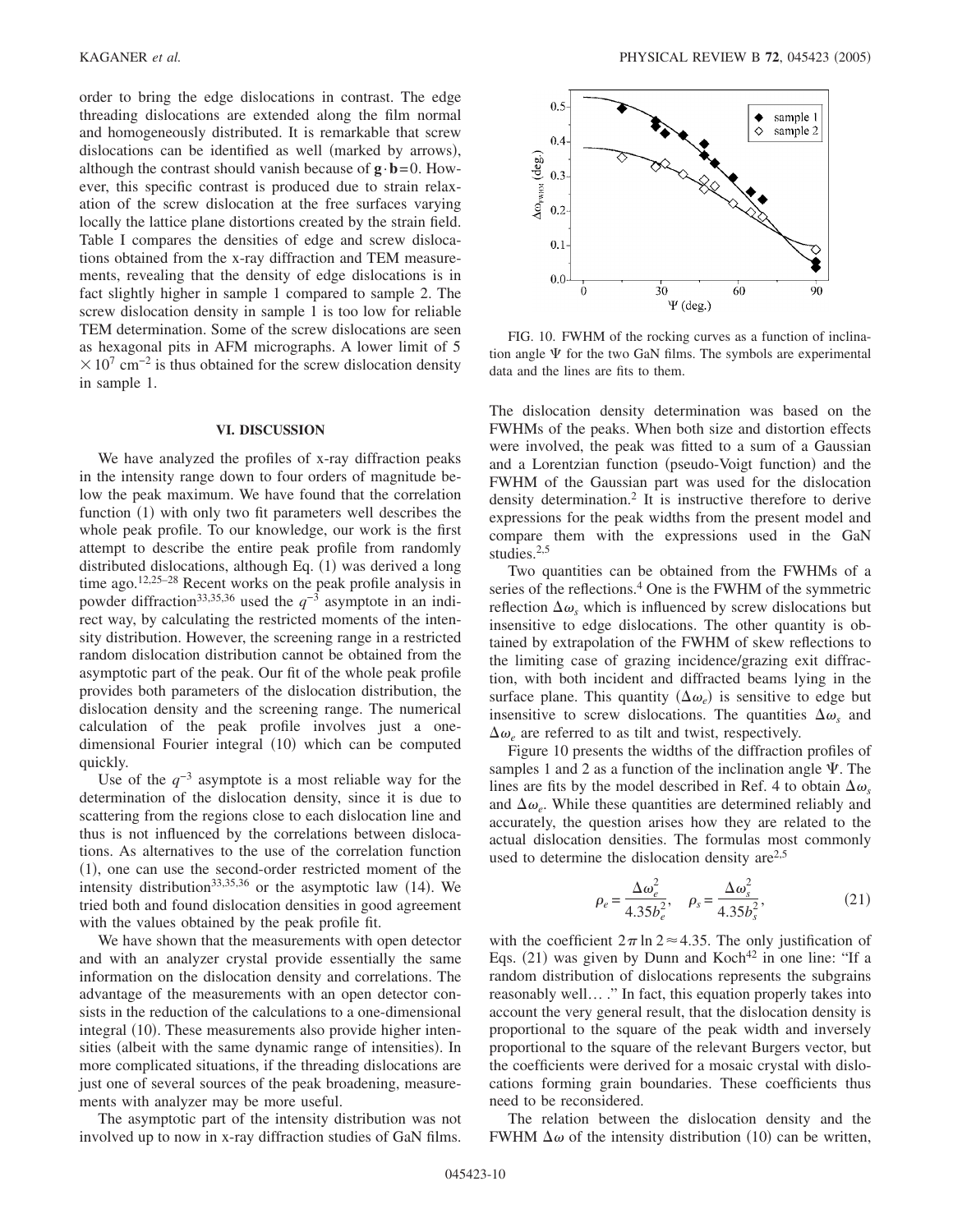by making use of Eqs.  $(11)$  and  $(15)$ , in a form similar to Eq.  $(21)$ :

$$
\rho \approx \frac{\Delta \omega^2}{[2.4 + \ln(g\sqrt{f}M)]^2 fb^2}.
$$
\n(22)

The dimensionless parameter  $M = L\sqrt{\rho}$  that characterizes dislocation correlations is slightly larger than 1 for the GaN films studied here, which is an indication of a strong screening of the long-range distortion fields of dislocations by the neighboring dislocations. One has  $M \geq 1$  for uncorrelated dislocations. In this latter case, the logarithmic term in Eq.  $(22)$  is the one obtained by Krivoglaz.<sup>12,25</sup>

We can now simplify Eq. (22) for the limiting cases of the large-inclination skew diffraction and for symmetric Bragg diffraction by using the expressions for the parameters *f* and *g* obtained in Sec. III for these cases:

$$
\rho_e \approx \frac{18\Delta\omega_e^2 \cos^2\theta_B}{(2.8 + \ln M)^2 b_e^2}, \quad \rho_s \approx \frac{36\Delta\omega_s^2}{(2.4 + \ln M)^2 b_s^2}.
$$
 (23)

The term  $\ln M$  describing the range of dislocation correlations cannot be neglected even when *M* varies between 1 and 2, as it happens to be the case for the samples studied in the present work. Compared to Eqs. (21), Eqs. (23) result in a four times higher edge dislocation density and an order of magnitude higher screw dislocation density.

The linear density of misfit dislocations at the interface between the SiC substrate and a fully relaxed GaN layer can be easily calculated from the misfit of 3.4% and amounts to  $\rho_L$ =1.1 × 10<sup>6</sup> cm<sup>-1</sup>. If misfit dislocations are distributed at the interface in a random and uncorrelated way, they cause roughly the same broadening of the x-ray diffraction peaks as an areal dislocation density  $\rho_A = \rho_L / t$  of the dislocations distributed in the film (here  $t$  is the film thickness).<sup>37</sup> For the samples under consideration, we find that  $\rho_A$  is of the order of  $10^{10}$  cm<sup>-2</sup>, i.e., is comparable with the density of edge threading dislocations. We have investigated the effect of misfit dislocations by measuring the  $\theta - 2\theta$  scans in the symmetric Bragg reflection 00.2 (Fig. 8). These scans are in the direction along the lines of threading dislocations and hence are not influenced by them. We found that the peaks in these scans are narrow compared to the rocking curves and even these small widths are mainly due to intrinsic width of the peak and the finite thickness of the layer. This is an indication of a high correlation in the distribution of misfit dislocations. Such correlations are commonly observed in different epitaxial systems $37$  and can be especially large in the GaN films, since the misfit dislocations are edge dislocations with the glide plane coinciding with the interface. Then, the misfit dislocations can easily glide along the interface to form almost periodic arrays, thus minimizing the elastic energy. A periodic array of misfit dislocations has been recently observed in a related system, namely, AlN on  $Si(111).<sup>43</sup>$  In this latter case of periodic dislocations, the nonuniform strain is constrained to a layer with the thickness not exceeding the distance between dislocations, and the broadening of the diffraction peaks is almost absent. Thus, we conclude that the broadening of our rocking curves by misfit dislocations can be neglected.

Screw dislocations are not the only possible source of the peak broadening in symmetric reflections. Edge threading dislocations can contribute to these reflections if the dislocation lines deviate from the layer normal. Even if such deviations are small, the effect cannot be neglected since the density of edge threading dislocations is much larger than the density of screw threading dislocations. The stress relaxation at the free surface gives rise to additional distortions around the outcrops of the edge threading dislocations, contributing to an additional broadening to the symmetric reflections. Thus, Eq. (10) and, particularly, Eqs. (23) provide an upper estimate of the screw threading dislocation density since they are assumed to be the only source of broadening for symmetric reflections.

The films studied in the present work do not contain misoriented grains, which allowed us to analyze the pure case of x-ray diffraction from randomly distributed dislocations. The present work provides, however, also a background for the analysis of films with misoriented grains. There are two effects of the grains on the peak shape, caused by the size and the misorientation of the grains, respectively. The size effect can be included by using Eq. (20). We found that this equation adequately describes the effect of the finite thickness of the film and we expect that it can describe the in-plane grain size effect as well. The inclusion of the size effect does not complicate the numerical calculations of the peak profiles. The finite size effects give rise to the  $q^{-2}$  asymptote and can be found directly from the peak profile plotted in log-log scale. In the case of moderate mosaicity, the correlation function (1) has to be written as a function of two in-plane coordinates and integrated with finite limits, given by the mosaicity, to obtain the x-ray diffraction peak profile.

## **VII. CONCLUSIONS**

The width of either symmetric or asymmetric reflections can be used as a figure-of-merit for the dislocation density only if the dislocation distribution is the same in all the samples to be compared. Even for films having a spatially random distribution of dislocations, the width of a given reflection depends not only on the dislocation density, but also on the range of correlations in the restricted random dislocation distribution. The line shape analysis of the diffraction profile as presented in this work returns the width as well as the correlation range, and is thus a far more reliable approach for estimating the dislocation density than a simple consideration of the width alone.

The line shape analysis has shown that the x-ray diffraction profiles of the GaN films under investigation are Gaussian only in the central part of the peak. The tails of the peak follow the power laws characteristic to x-ray diffraction of crystals with randomly distributed dislocations. The rocking curves measured with a wide open detector follow a *q*−3 behavior, while the rocking curves with an analyzer crystal obey a *q*−4 behavior. The study of the rocking curves with open detector is more simple both experimentally and theoretically, since the diffracted intensity is larger and the peak profile is described by a one-dimensional Fourier transform of the pair correlation function (10).